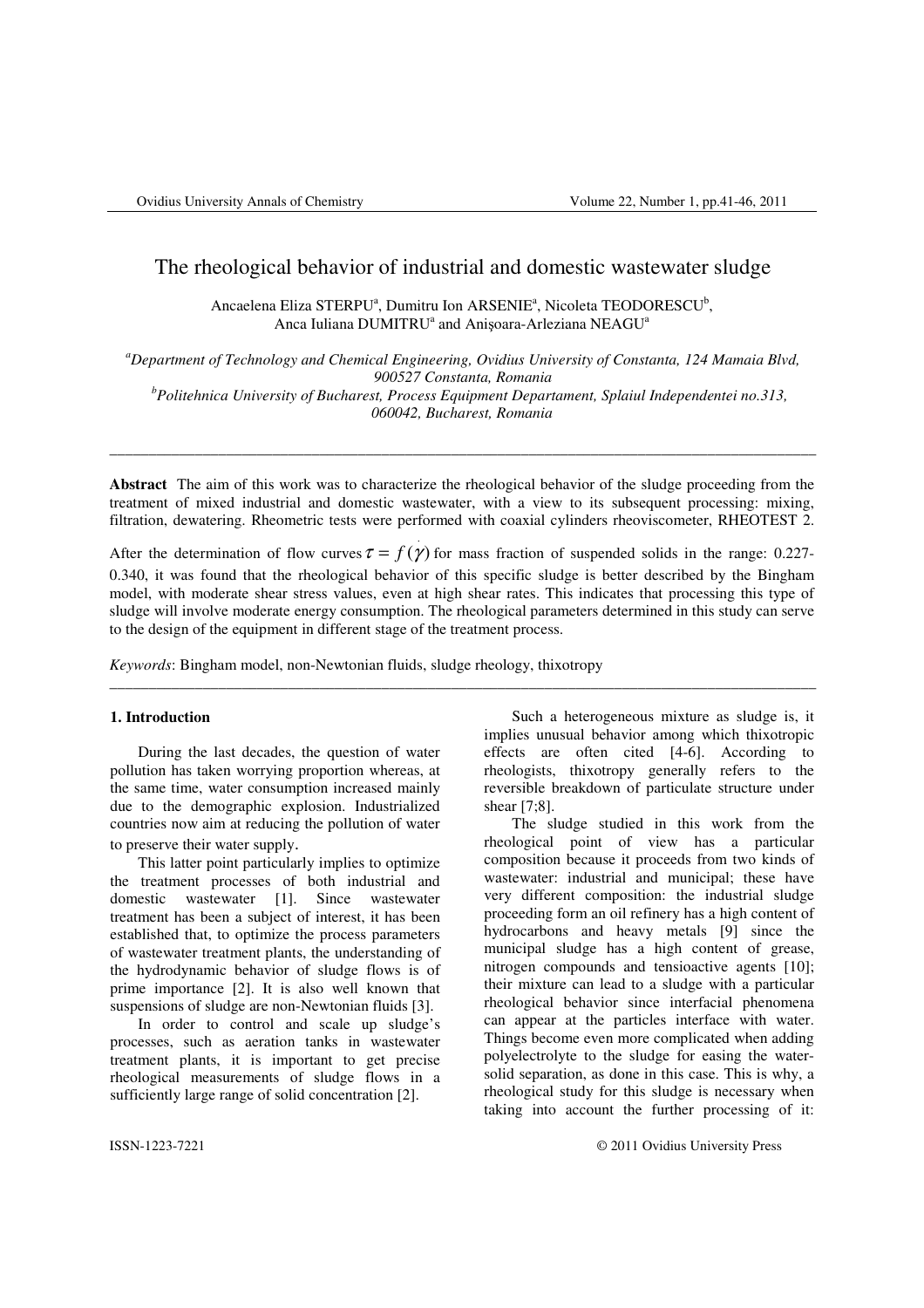mixing, filtration, dewatering. The practical aim of the work was to have a detailed characterization of the mixture of sludge at different dilutions as they appear in the processing of this sludge.

## **2. Rheological models**

The rheological characterization of wastewater sludge presented in the different studies are not always easy to compare, partly due to the nonuniformity of operating conditions, but also to the fact that sludge is a complex material with important variations in structure from one suspensions to another. One of the major consequences of these variations is that an empirical correlation, obtained to characterize a given sludge operated in a given set-up, will not apply universally, at least on a quantitative point of view [2]. The rheological models mostly encountered to characterize the wastewater treatment sludge are viscoplastic ones such as the Bingham model (Eq. 1) [11; 12], the Herschel-Buckley model (Eq. 2) [13; 14], the Casson model (Eq. 3) [15; 1], or purely shear thinning models such as the Ostwald de Waele (power law) model (Eq. 4) [16], depending whether the flow model is considered to start from zero stress or not.

$$
\tau = \tau_0 + k \cdot \gamma \tag{1}
$$

$$
\tau = \tau_0 + k \cdot \gamma \tag{2}
$$

$$
\sqrt{\tau} = \sqrt{\tau_0} + \sqrt{k} \cdot \gamma
$$
 (3)

$$
\tau = k \cdot \gamma \tag{4}
$$

.

In Eqs. (1-4),  $\tau$  is the shear stress,  $\gamma$  is the shear rate, and  $k$ , *n* and  $\tau_0$  are the model parameters. The parameter *k* in the Bingham equation represents the slope of the linear shear stress versus shear rate, and corresponds to the apparent viscosity of the fluid  $\eta_a$ . In general, the "consistency index" *k* provides an indication of the cohesiveness of the fluid: higher values reflect higher viscosities. Values of "flow behavior index" *n* far from one indicated high

deviation from Newtonian behavior (n = 1 for Newtonian fluids). The yield stress  $\tau_0$  represent the resistance of the sludge to the deformation until sufficient stress is applied to exceed the yield strength of the solid phase [17]. Increasing trends of *k* and  $\tau_0$  and decreasing of *n* were reported when increasing of sludge solid suspended concentration (SSC) [2; 15]. Numerous studies [18-20] reported exponentials equations types to characterize the variation of sludge viscosity with SSC. Some authors [21] found that there is a linear correlation between sludge viscosity and SSC. For the variation of sludge viscosity versus SSC, some papers [22] report a power function, which characterizes this variation.

## **3. Experimental**

## *3.1. Origin and nature of sludge*

The concentrated sludge samples used in this study were collected from wastewater treatment of a Petrochemical Complex, after the final dewatering stage. Before the treatment processes, the wastewater are mixed with a municipal wastewater.

First, SSC was determined in the original sludge (S0%) by gravimetry. This sludge was collected from the end of the process, after filtration by centrifugation. It contained polyelectrolite for breaking water-oil emulsion. Then, sludge samples were prepared by diluting the concentrated sludge sample, in order to obtain different values for SSC. These dilutions were made, taking into account that during the sludge processing, the moisture content decreases continually. For simplification, the sludge samples are named after the percent of dilution water added to the concentrated sludge sample: S0%, S25%, S40% and S50% respectively, where S0% is the concentrated sludge sample. The values of sludge samples density are shown in **Table 1.**

Table 1. The density of sludge samples

| Sludge  | Density      | <b>SSC</b>        |  |  |
|---------|--------------|-------------------|--|--|
|         | [ $kg/m^3$ ] | (weight fraction) |  |  |
| $S0\%$  | 1035.2       | 0.340             |  |  |
| S25%    | 1026.4       | 0.272             |  |  |
| S40%    | 1021.1       | 0.243             |  |  |
| $$50\%$ | 1017.6       |                   |  |  |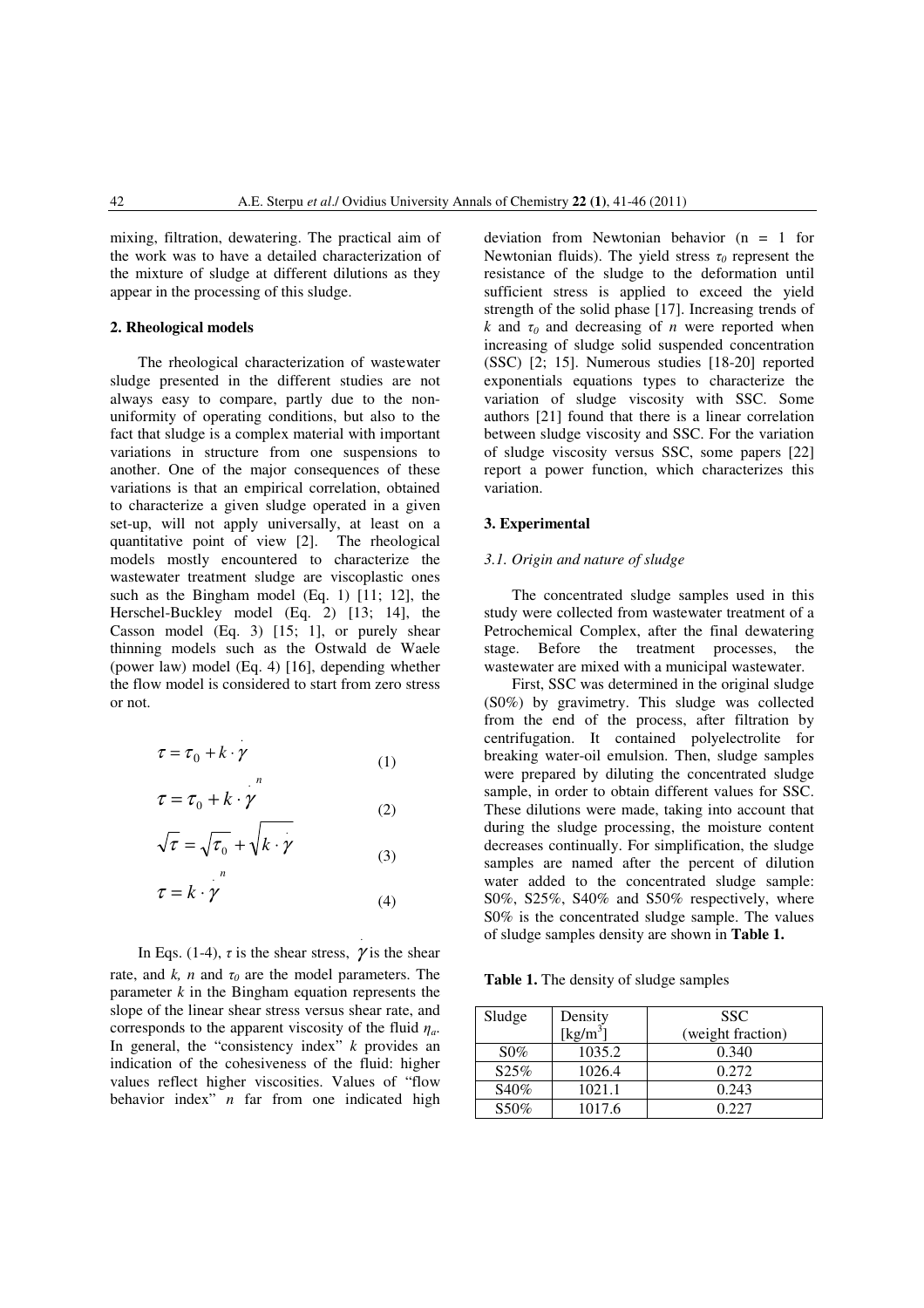The method used for the determination of the sludge sample density was ASTM D 1480 – 02.

#### *3.2. Equipment*

For the sludge samples rheological behavior determination was used a rheoviscometer, RHEOTHEST 2 with coaxial cylinders, consisting in two units: the viscometer and the block with the measuring apparatus. The schematic representation of this rheoviscosimeter is presented in **Fig. 1** [23].

The viscometer is equipped with a drive with twelve speed steps, one transducer and five measuring devices with different cylinder dimension  $(S1, S_2, S_3, N$  and H) depending on the viscosity range being measured.

The apparatus block contains an Ampere-meter, frequency meter, switch for the motor, and switch for the transducer, mechanical correction and electrical correction for the measuring device zero point.



**Fig.1.** Schematic representation of rheoviscometer with coaxial cylinders

The experimental determination is based on shearing of the fluid between the two cylinders, one being steady and the other one in rotation. The cylinder, which rotates, has an angular speed  $\omega$  and a moment of torsion  $M_t$  that depends on the resistance opposed by the fluid during flow. The torsion, velocity and angular frequency are measured so that real shearing tension can be calculated at the inner cylinder wall, function of radius *r* and height *l*.

The calculus relations for the shear stress, shear rate and viscosity are presented in **Table 2.**

**Table 2.** Equations used for shear stress, shear rate and viscosity

| Parameter            | Coaxial cylinders |  |  |
|----------------------|-------------------|--|--|
| Shear stress, $\tau$ | $2\pi l$          |  |  |
| Shear rate,          | $2\omega$         |  |  |
| Viscosity, $\eta$    | τ                 |  |  |

#### **4. Results and Discussions**

#### *4.1. Sludge rheology*

The rheological behavior was determined at  $25^{\circ}$ C, the usual processing temperature for sludge. Four sludge samples with different SSC S0%, S25%, S40%, and S50% were prepared. For these sludge samples it was determined the rheological behavior, meaning the determination of variation curves of

shear stress  $\tau$  [Pa] versus shear rate  $\gamma$  [1/s]. The variation curves are shown in **Figs. 2-5.**

.



**Fig. 2.** Rheogram  $\tau = f(\gamma)$  for S0% at 25<sup>o</sup>C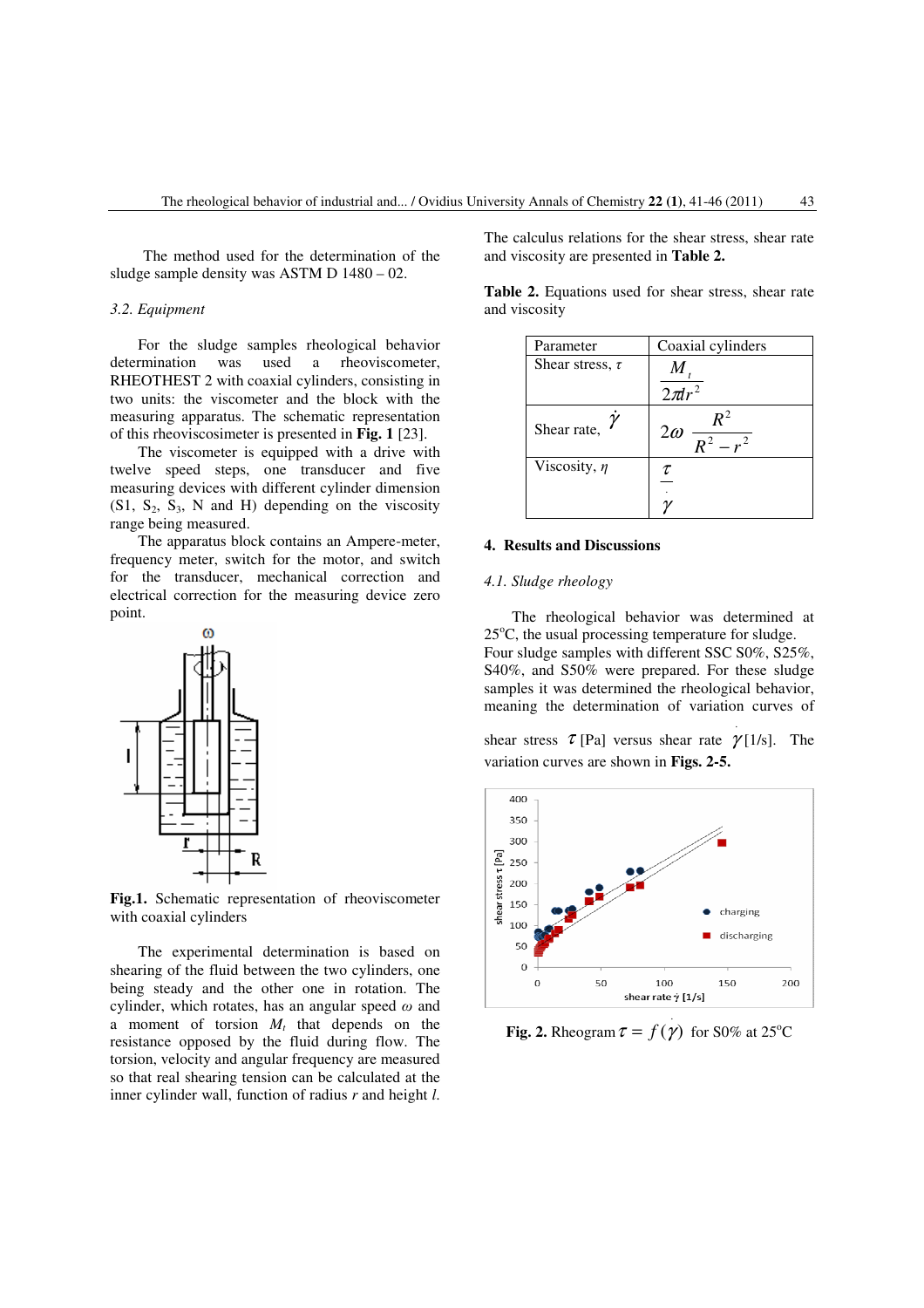

**Fig. 3**. Rheogram  $\tau = f(\gamma)$  for S25% at 25<sup>o</sup>C



**Fig. 4.** Rheogram  $\tau = f(\gamma)$  for S40% at 25<sup>o</sup>C



**Fig. 5.** Rheogram  $\tau = f(\gamma)$  for S50% at 25<sup>o</sup>C

Figure 6 presents the apparent viscosity evolution as a function of the shear rate of sludge samples at different SSC.



**Fig. 6.** The sludge apparent viscosity *vs*. shear rate at different SSC.

As seen in the rheograms (Figs. 2-5), the application of the increasing (charging) and decreasing (discharging) shear rates on the same sludge sample may results in different curves, which means the sludge present thixotropy. The area enclosed between the two curves (hysteresis area) provides an indication of time depending rheological behavior. This thixotropic behavior of the sludge suspensions is supposed to be due to the alignment in the flow direction of particles segregated by shear. The thixotropy is dependent on the SSC. The thixotropic effect (hysteresis loop area) increases with increasing SSC, as seen progressively from Fig. 5 towards Fig. 2.

The shear stress increasing with the SSC at the same shear rate is obvious: e.g. at  $150 s<sup>-1</sup>$ , the sample with SSC=0.227 had a shear stress of 60 Pa since at SSC=0.34, the stress was 300 Pa. It was expected for more concentrated suspensions to be more viscous. Also, the yield stress of the rheograms increases from practically no yield stress at SSC= 0.227 to approx. 80 Pa at SSC= 0.34. In conclusion, on a relatively narrow range of SSC (from 0.227 to 0.34), one can observe consistent differences among the rheological curves in term of parameters values since the shape of the curves indicates the same type of pseudoplastic fluid.

Figure 6 shows that the apparent viscosity of S0%, S25% and S40% increased with a peak (at 20  $s<sup>-1</sup>$  for S0% and S25% and at about 30  $s<sup>-1</sup>$  for S40%) and then decreased with the increasing of shear rate. At S50%, the apparent viscosity was observed nearly constant, indicating a different rheological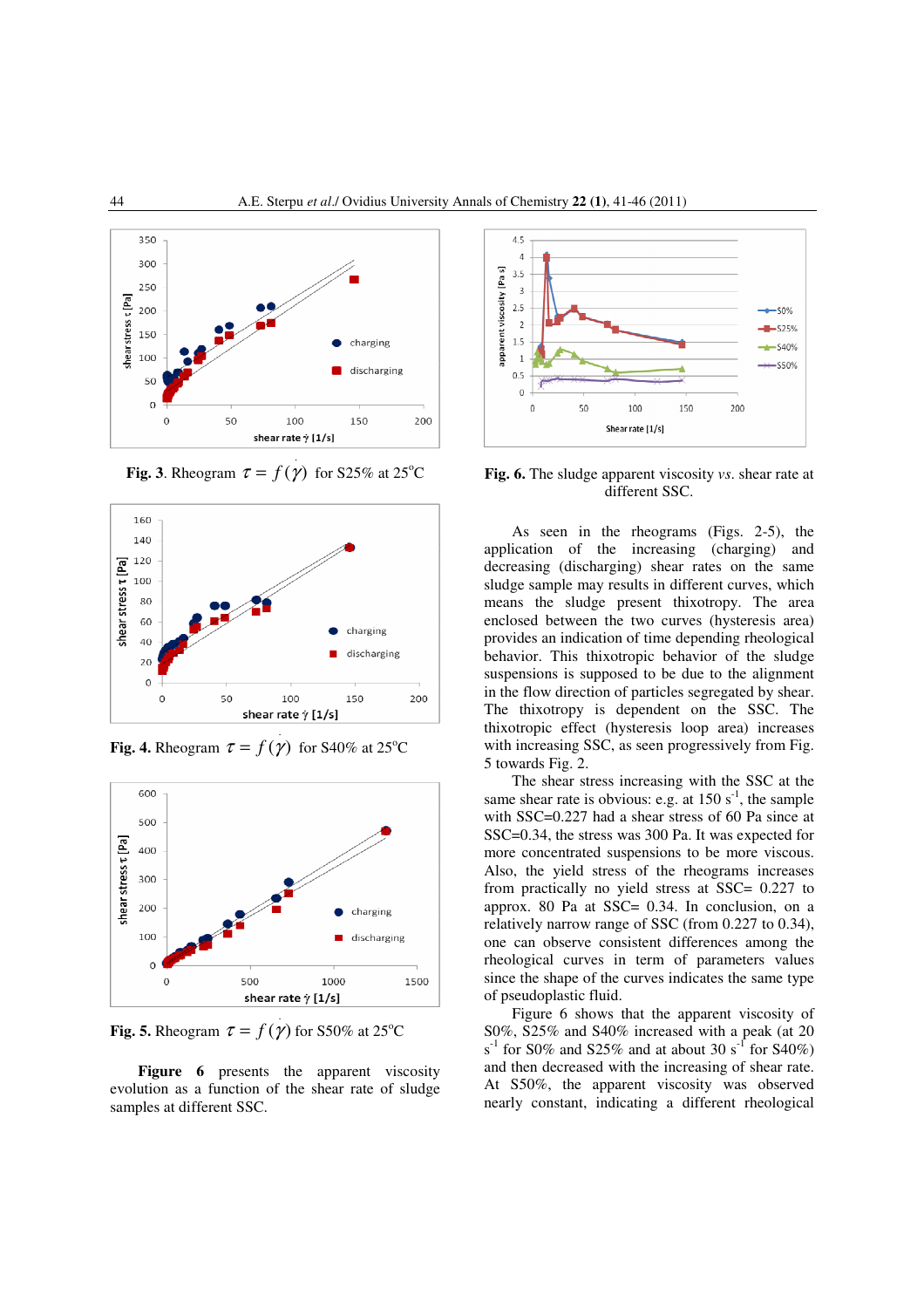behavior, close to a Newtonian fluid. This conclusion is sustained by the very small hysteresis of the rheogram (Fig. 5).

# *4.2. Determination of the rheological parameters*

After the general observations on the rheological behavior of sludge suspensions in Section 4.1, it would be of practical interest to quantify the rheological parameters and correlate them with the SSC. In the **Table 3**, different rheological models are presented with the values of *k, n* and  $\tau_0$  parameters and the corresponding correlation coefficients  $R^2$ , applied to the sludge samples S0%, S25%, S40% and S50% (at different SSC). The models presented in Table 3 were applied only to the charging curve (at increasing shear rates).

| <b>Table 3.</b> The rheological models, the values of |
|-------------------------------------------------------|
| parameters k, n and $\tau_0$ and the correlation      |
| coefficients $R^2$                                    |

| Sludge                           | $S0\%$ | S25%   | S40%   | S50%   |
|----------------------------------|--------|--------|--------|--------|
| Model                            |        |        |        |        |
| Bingham                          |        |        |        |        |
| model                            |        |        |        |        |
| $\eta_P$ (Pa·s)                  | 1.757  | 1.706  | 0.748  | 0.357  |
| $\tau_0$ (Pa)                    | 80.051 | 59.945 | 29.572 | 12.450 |
| $R^2$                            | 0.928  | 0.926  | 0.934  | 0.997  |
| Herschel-                        |        |        |        |        |
| <b>Buckley</b>                   |        |        |        |        |
| model                            |        |        |        |        |
| $k$ (Pa $\cdot$ s <sup>n</sup> ) | 7.688  | 5.194  | 0.963  | 0.333  |
| $\tau$ <sub>0</sub> (Pa)         | 80.051 | 59.945 | 29.572 | 12.453 |
| n                                | 0.637  | 0.728  | 0.971  | 1.018  |
| $R^2$                            | 0.848  | 0.913  | 0.930  | 0.990  |
| Casson                           |        |        |        |        |
| $k$ (Pa·s <sup>0.5</sup> )       | 0.681  | 0.758  | 0.312  | 0.285  |
| $\tau_0$ (Pa)                    | 59.267 | 41.420 | 21.189 | 4.088  |
| $R^2$                            | 0.916  | 0.916  | 0.928  | 0.996  |
| Ostwald de                       |        |        |        |        |
| Waele                            |        |        |        |        |
| (power                           |        |        |        |        |
| law) model                       |        |        |        |        |
| $k$ (Pa $\cdot$ s <sup>n</sup> ) | 75.449 | 56.295 | 27.035 | 3.957  |
| $\boldsymbol{n}$                 | 0.206  | 0.237  | 0.242  | 0.601  |
| $R^2$                            | 0.776  | 0.749  | 0.912  | 0.968  |

Studying the values of correlation coefficient *R 2* from the Table 3 is obviously that the sludge samples analyzed in this work have a non-Newtonian behavior which respects the Bingham model, meaning that the variation of shear stress versus shear rate is linear with flow thresholds. The Casson model could also be taken into account, according to the good  $R^2$  values, but Bingham model should be preferred because the Casson model, by its square roots of parameters tends to decrease artificially the errors of the model. So, the equation which describes the rheological behavior of the sludge samples is Eq. (1). An important feature of the Bingham model materials is the presence of a yield stress. Below the yield stress the sludge exhibit solid–like characteristics, i.e., it stores energy at small strains and does not level out under the influence of gravity to form a flat surface. This feature is very important in process design and quality assessment for the sludge. As shown in Table 3,  $\tau_0$  and  $\eta_P$  increased from 12.453 to 80.051 Pa and from 0.357 to 1.757 Pa s, respectively, with an increase in sludge SSC from 0.227 to 0.340.

### **5. Conclusions**

The results obtained in this work confirm the supposition that the sludge proceeding from petrochemical wastewater treatment mixed with municipal sewage has a yield threshold rheological behavior with respect to the Bingham model and is also a thixotropic fluid. The relationship between shear stress and shear rate shows a non-Newtonian behavior for all three sludges (S0%, S25% and S40%), except the case of sludge S50%, in which the non-Newtonian behavior was less pronounced.

The interaction between different components of the two sorts of wastewater and phenomena at the interface of particles with the liquid could explain the pseudoplasticity. The hysteresis loop area increases with the increase of the SSC, indicating a thixotropic property. The thixotropy of the sludge is mainly due to the alignment in the flow direction of particles segregated by shear.

The practical goal of the study was to find the parameters of the rheological equations and to correlate them with the sludge SSC. It was found that both yield stress and sludge viscosity increases with SSC. The apparent viscosity of all four sludges decreased with increasing shear rate, although at S50% it looks nearly constant.